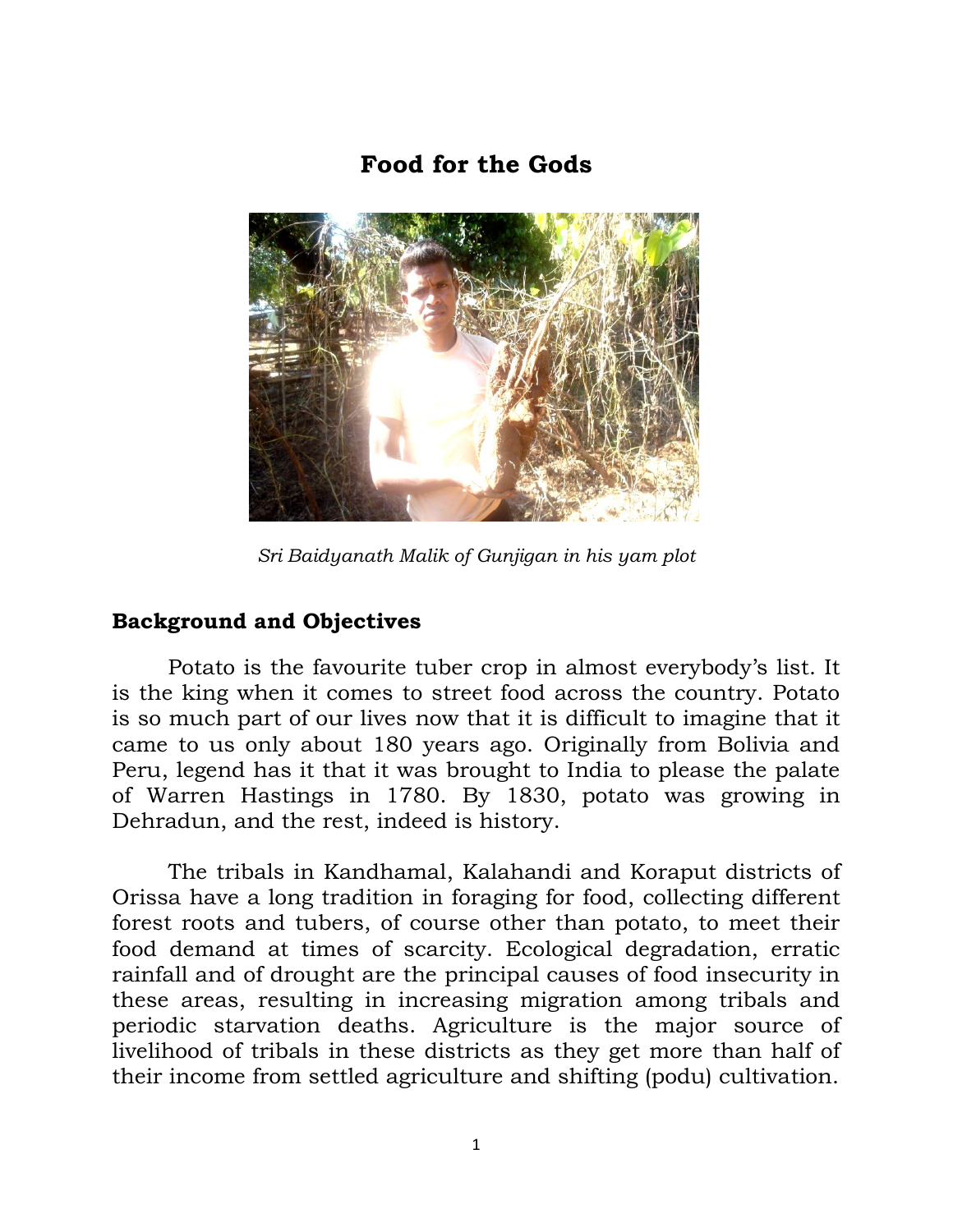Some tuber crops can however withstand long periods of drought and low fertility levels. The most important tuber crops are "Elephant Foot Yam" (*Amarphophallus paconiifolius*), **"**Cassava**"** (*Manibot esculenta*), "Yam" (*Dioscorea alata*) and "Sweet Potato**"** (*Ipomea batalas*). These crops have attracted increasing attention worldwide because of their remarkable ability to produce tremendous amount of food at a modest cost. Equipped with the ability to adapt to various agro-ecological situations, these tuber crops are found suitable for mixed farming with millet, maize, bean, niger and pulses. Cassava can be a very useful crop in ensuring food security and promotion of agro-based industries. Yam and elephant foot yam offer excellent scope for staple food.

Based on this special affinity of the tribals, Orissa Tribal Empowerment Livelihood Project (OTELP) is being implemented from the year 2006-2007 for cultivation of the above mentioned varieties of tubers in Tumudibandha block of Kandhamal District to make tribals habituated for its cultivation rather than depending on forest produce.

The project was developed with the aim of livelihood improvement of tribals through production and value addition of indigenous tuber crops, pineapple and organic spices by OTELP under the aegis of Rashtriya Krishi Vikas Yojana (RKVY). The tribal areas of Koraput, Kalahandi, Kandhamal and Gajapati districts of Orissa were covered under OTELP.

The overall objectives of the programme have been to achieve food and nutritional security, increasing household income through scientific methods of cultivation and value addition, up-scaling of tuber crops area, contour cultivation techniques of pineapple, area expansion under organic spices, and intercropping of turmeric and yam.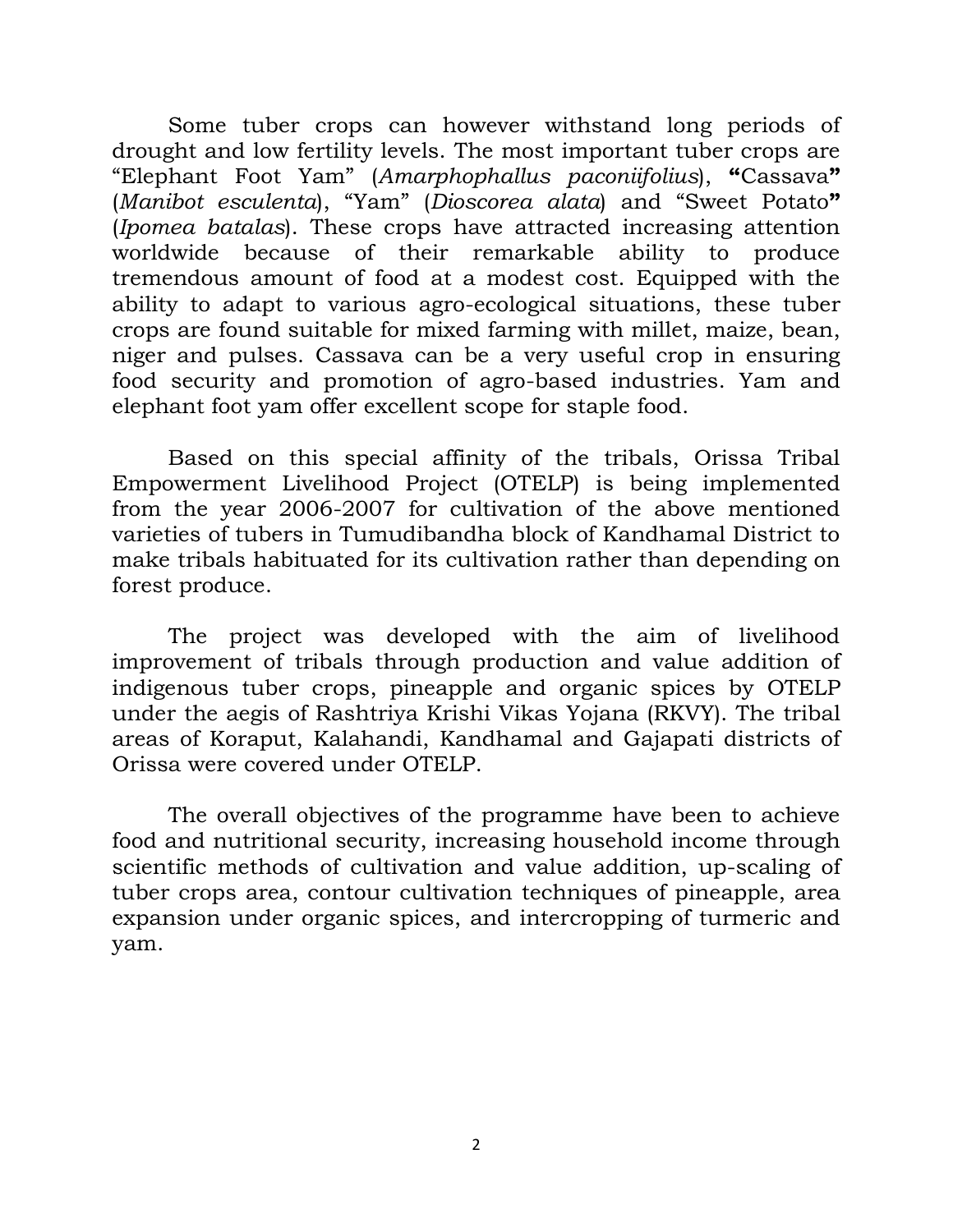

*Trial harvesting of yam in the plot of Sri Keshab Bihari Dalai*

## **Intervention**

Various stages of the intervention in a staggered time-line include selection of the beneficiary, procurement of seeds, layout of demonstrations, training, harvest and marketing, exposure and monitoring, data collection and analysis, and finally documentation.



Root and tuber crops are important food crops of tribal community which ensure lean season food security. The old varieties grown over many years have low yield potential, poor in quality and marketability. Research findings suggest that these crops can be grown as commercial crops in tribal areas.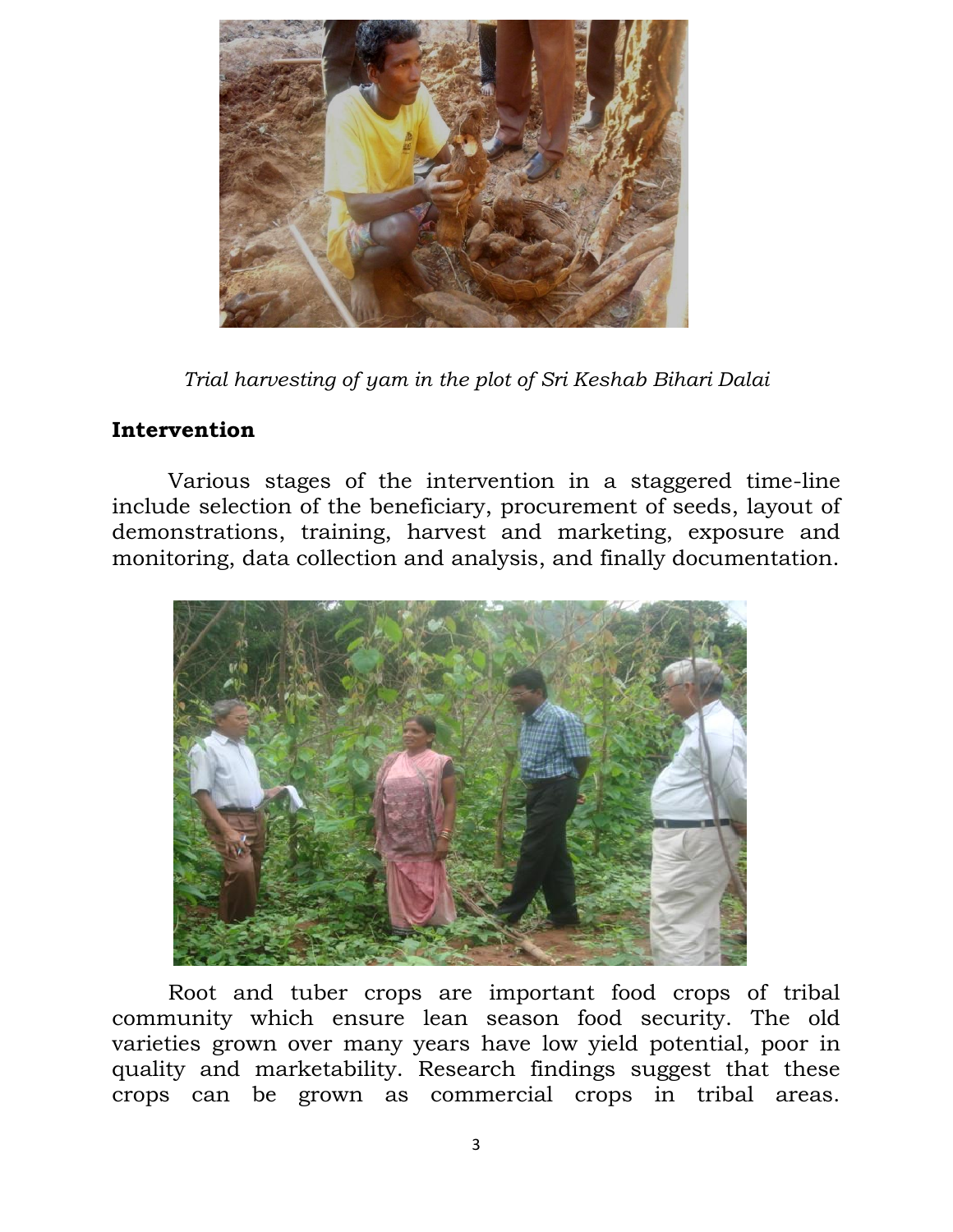Considering the importance and suitability of these crops, a production-cum seed multiplication programme was taken up under RKVY during 2011-12 in the tribal areas covered by Orissa Tribal Empowerment & Livelihoods Programme (OTELP).

*Amorphophallus paeoniifolius*, commonly known as elephant foot yam and *Dioscoria alata* or greater yam were cultivated by selected tribal farmers. Two improved varieties of elephant foot yam (Gajendra) and yam (Odisha Elite) were supplied as planting materials. These crops have yield potential of 30-50 t/ha. Quality planting materials along with required agro-techniques were provided by OTELP to the selected farmers for higher production and seed multiplication.

## **Outcome**

Through the sustained efforts of extension personnel of the agriculture department and effective social mobilization by the NGO partner "Pradan", there has been significant shift in terms of adopting scientific method of cultivation of tuber crops by tribals of KBK (Kalahandi, Bolangit, Koraput) Region. The kind of behavioural changes and agri-entrepreneurship the project inculcated in the tribals of these regions is indicated as under:

| <b>Present status</b>                                       | Improvement                                                                 |
|-------------------------------------------------------------|-----------------------------------------------------------------------------|
| <b>Growing few plants in</b><br>backyard here and there     | <b>Compact patch by following</b><br>scientific method including<br>staking |
| <b>Growing yam and cassava</b>                              | Introduction of elephant foot<br>yam apart from cassava and<br>yam          |
| <b>Not aware of improved</b><br>varieties                   | Introduction of improved<br>varieties                                       |
| Inadequate application of<br>organic manures and<br>mulches | <b>Application of recommended</b><br>dose of organic manures and<br>mulches |
| No value addition                                           | Value addition to be made                                                   |
| No Collective marketing                                     | Collective marketing to be<br>supported                                     |
| <b>Yield 10-15 t/ha</b>                                     | Yield 25-30 t/ha                                                            |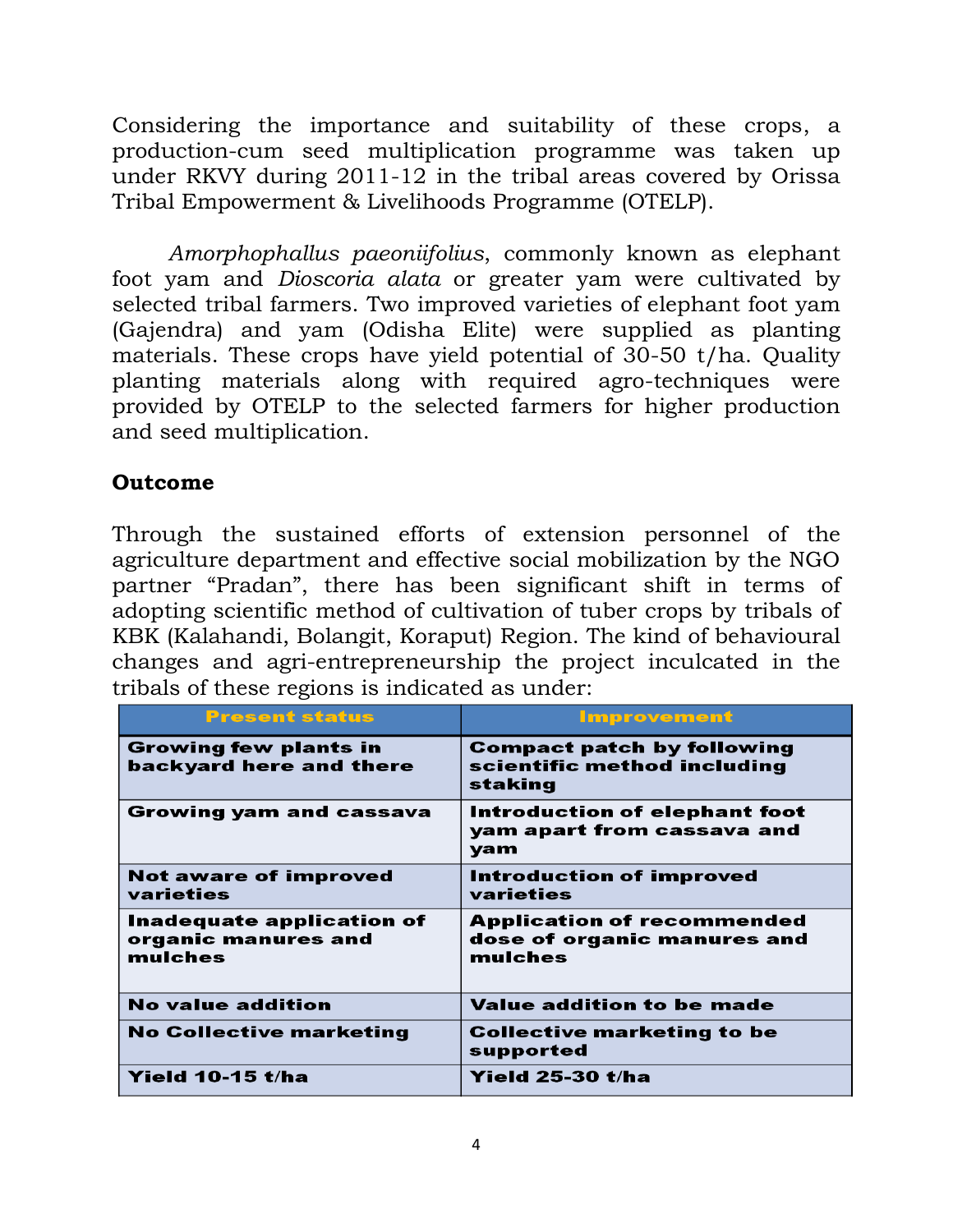Sri Keshab Bihari Dalai of Telimunda village in Tumudibandha Block of Kandhamal district had planted 25 kg of yam in his field. As per trial harvesting made in the presence of OTELP officers and local farmers, the yield on his field was calculated at 45 tonnes/acre (111 t/ha). His total cost of production was Rs 2400, including cost of planting material, farm yard manure (FYM) and labour. The estimated yield from 165 pits was 495 kg, which can be sold @ Rs 10/kg, with an estimated profit of Rs 2550.

In village Gunjigaon of K. Nuagaon Block in Kandhamal district 45 farmers were supplied with 50 kg yam each. Sri Baidyanath Mallik of the village had planted 250 pits of yam with application only of FYM in the pits before planting and zero chemical fertiliser usage. During trial harvest in January 2012, 8.15 kg was harvested from 5 pits. Estimated production from 250 pits is around 407 kg which can be sold at Rs 4070  $\omega$  Rs 10/kg with a net profit of Rs 1530. The net profit will be higher if the farmer is able to sell his produce in urban centres where prices are @ Rs 15-20/kg. Assuming 15000 pits per acre, the estimated yield per acre is around 24 t (60t/ha).

Two other women farmers of the same village, namely Smt Gitanjali Digal and Reeta Digal have harvested 3.75 quintals and 3.5 quintals, respectively out of 250 pits where 50 kg of yam was planted. In their case the yield per acre is estimated to be 22.5 tonnes and 21 tonnes, respectively and the seed multiplication ratio is 1:7. Farmers are willing to preserve at least 50% of their produce as planting material for the next season, which can be utilised by them and other villagers also.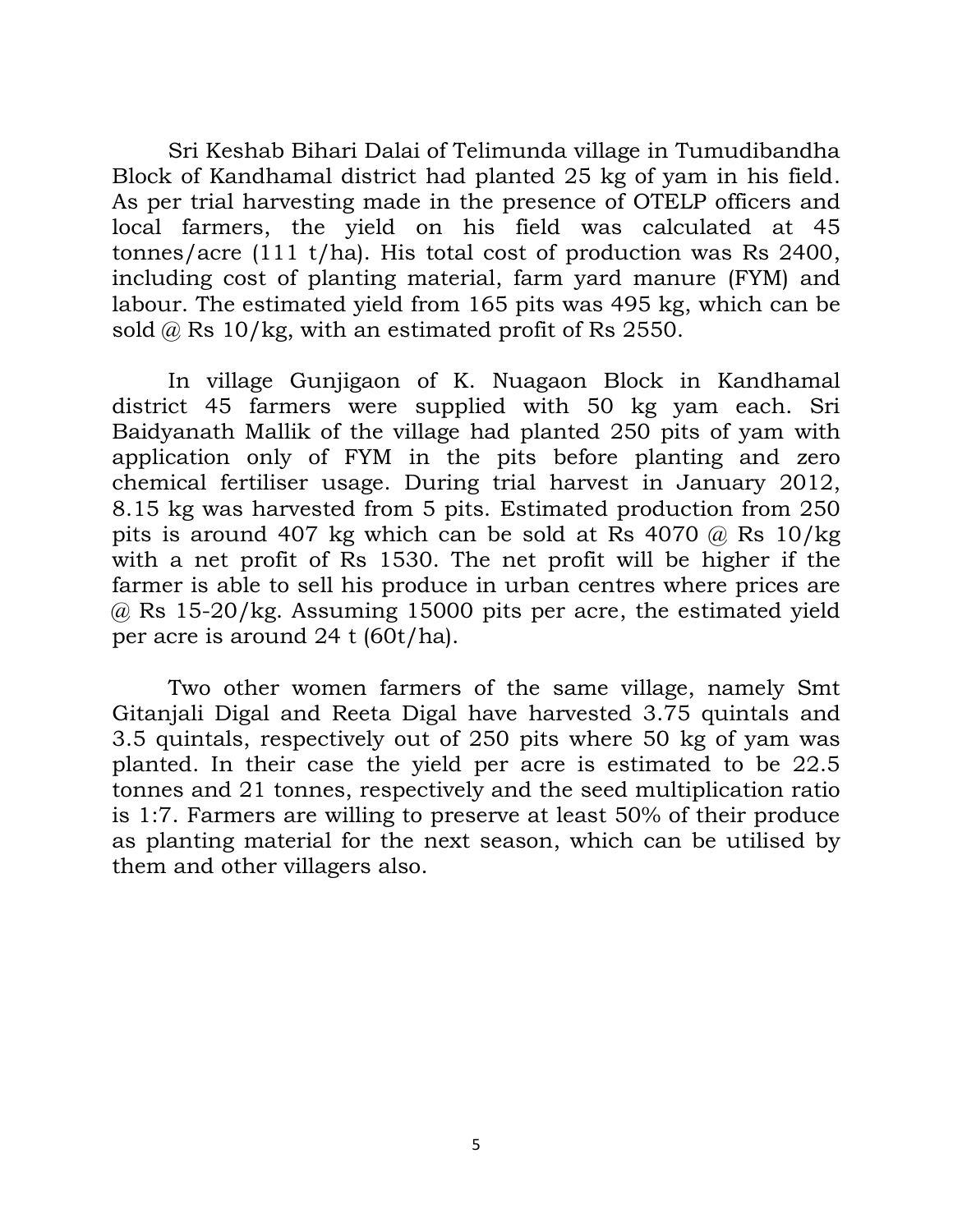

*Smt Gitanjali Digal of Gunjigaon of Gunjigaon showing yam*



*Harvested yam of Smt Reeta Digal of Gunjigaon (Kandhamal)*